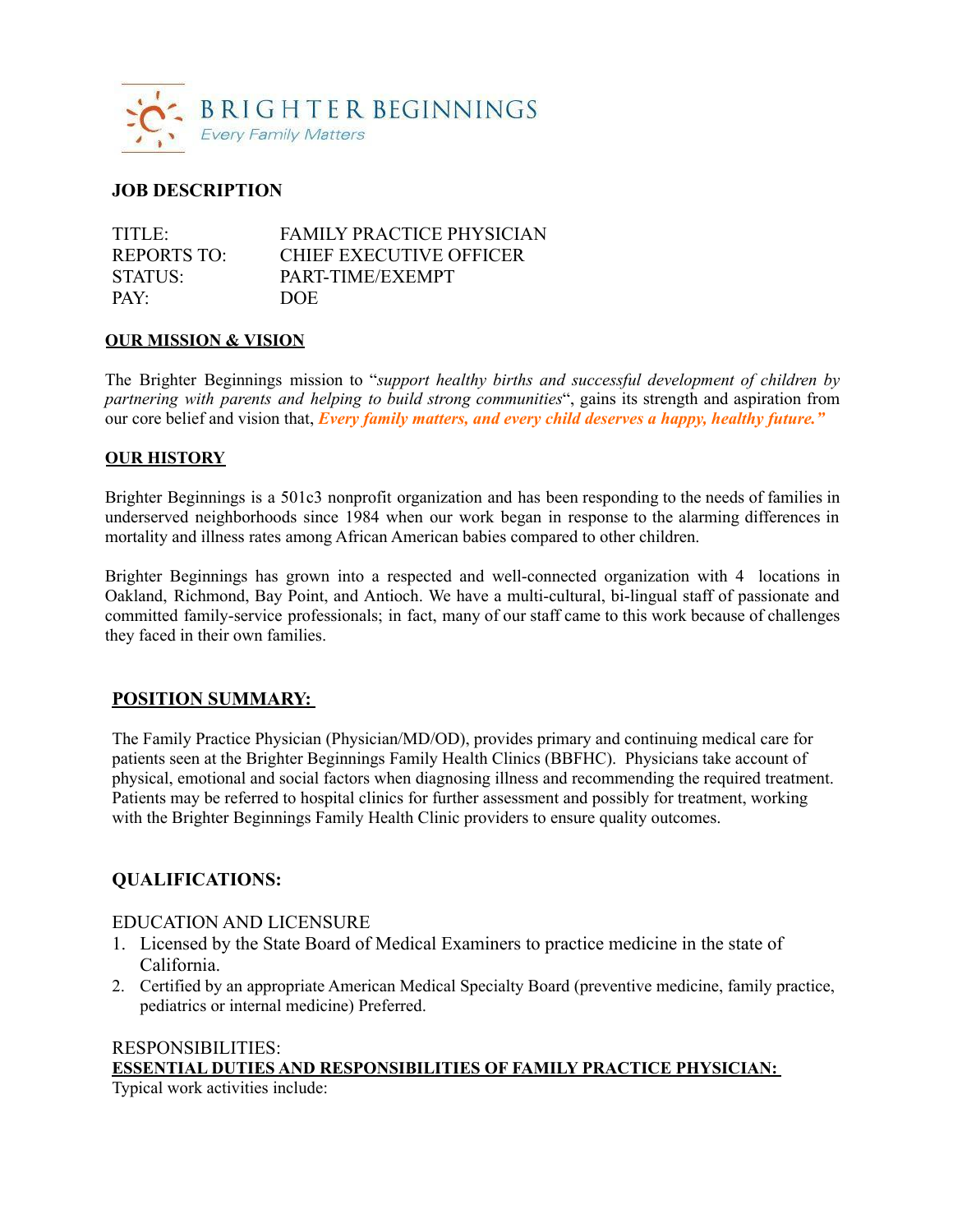- Respond to medical/health problems presented by patients including history taking, diagnosis, investigation, treatment and referral to secondary and tertiary care as appropriate;
- Maintain patient confidentiality in accordance with HIPAA regulations.
- Organize preventative medical programs for individual patients;
- Provide specialist clinics for specific conditions or for certain groups, e.g. diabetes, pregnancy and post-partum, pediatrics;
- Meet targets set by federal agencies for specific treatments, such as child immunizations;
- Use Electronic Health Records to keep track of patient visits, billing, and clinical outcomes;
- Keep up to date with medical developments, new drugs, treatments and medications, including complementary medicine;
- Observe and assess the work of other providers in the clinic.
- Participate in quarterly clinical chart review studies in order to enhance patient outcomes.
- Review any medical records as requested by providers for quality care and treatment issues.
- Respond to medical/health problems presented by patients including history taking, diagnosis, investigation, treatment and referral as appropriate;
- Maintain patient confidentiality in accordance with HIPAA regulations.
- Commissioning healthcare by liaising with medical professionals in the community and hospitals;
- Promote health education in conjunction with other health professionals;
- Organize preventative medical programs for individual patients;
- Provide specialist clinics for specific conditions or for certain groups, e.g. diabetes, pregnancy and post-partum, pediatrics;
- Meet targets set by the government for specific treatments, such as child immunizations;
- Discussing the development of new pharmaceutical products with pharmaceutical sales representatives;
- Manage resources to service targets as effectively as possible, for example, using Choose and Book, the national electronic referral service;
- Use Electronic Health Records to keep track of patient visits, billing and clinical outcomes;
- Keep up to date with medical developments, new drugs, treatments and medications, including complementary medicine;
- Observe and assess the work of other providers in the clinic.
- Participate in quarterly clinical chart review studies in order to enhance patient outcomes.
- Review any medical records as requested by providers for quality care and treatment issues.
- Maintain a portfolio of continuing professional development (CPD) activities.
- Complete medical charts and bill timely.
- Provide indirect patient care through collaboration with providers by phone or in person and be available for consultation by electronic communication at all times.
- Assist in reviewing on all practice protocols for nurse practitioners and clinic policies and procedures.
- Participate in quarterly clinical chart review studies in order to enhance patient outcomes.
- Review any medical records as requested by providers for quality care and treatment issues.
- Will report concerns regarding quality assurance or practice issues to CEO and Clinical Manager.
- In coordination with the health management team, initiate and develop special clinics and programs to meet the needs of the community including diabetes, asthma or other chronic disease management programs.